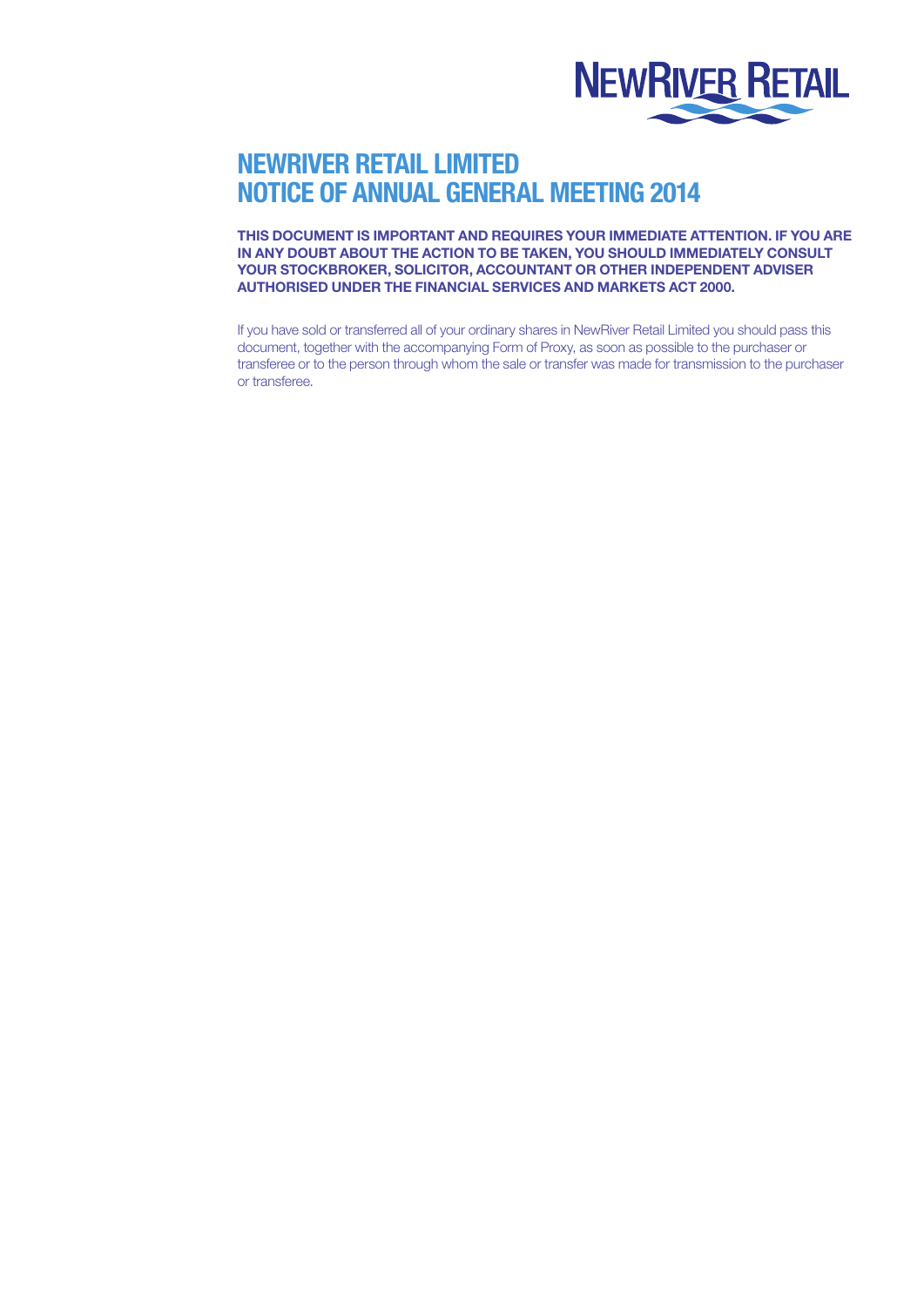

# NEWRIVER RETAIL LIMITED

(a company incorporated in Guernsey and registered with number 50463)

# Directors:

Paul Roy (Chairman) Kay Chaldecott Mark Davies Allan Lockhart David Lockhart Nick Sewell Chris Taylor Andrew Walker

Registered office: Old Bank Chambers La Grande Rue St Martin's **Guernsey** GY4 6RT

2 June 2014

Dear Shareholder,

# NOTICE OF ANNUAL GENERAL MEETING

This document contains the notice of the Annual General Meeting of New River Retail Limited (the 'Company') and the resolutions to be proposed at the Annual General Meeting (the 'Resolutions'), which is to be held on Wednesday 2 July 2014 at 10.00 am with the Board available after the meeting to meet shareholders and answer questions. Enclosed with this document is a Form of Proxy for use in connection with the meeting.

### Business at the Annual General Meeting

Details of the items of business to be proposed at the Annual General Meeting are set out below.

### Ordinary business

The ordinary business of the meeting includes proposals to pass ordinary resolutions (the 'Ordinary Resolutions') to adopt the financial statements of the Company for the year ended 31 March 2014 (Ordinary Resolution 1), to reappoint the Directors who are retiring and seeking re-election, biographies for whom can be found on page 38 of the Company's Annual Report and Accounts 2014 (Ordinary Resolutions 2 to 9), to approve the reappointment of the auditors, Deloitte LLP, as auditors of the Company (Ordinary Resolution 10), to authorise the Directors to fix the remuneration of the auditors (Ordinary Resolution 11) and to authorise and agree the remuneration of the Directors (Ordinary Resolution 12).

Further, the current authority of the Directors to issue shares contained in Article 5.2 of the Articles of Incorporation of the Company is scheduled to expire at the conclusion of the Annual General Meeting. Accordingly, it is proposed that, subject to the passing of Ordinary Resolution 13, in accordance with the Companies (Guernsey) Law, 2008 as amended, and guidance issued by the Association of British Insurers, the Directors be granted authority to allot up to 33,351,482 ordinary shares of no par value ('Shares'), representing approximately one third of the Company's issued Shares as at the date of this notice, and up to an additional 33,351,482 Shares, representing approximately an additional one third of the Company's issued Shares as at the date of this notice (66, 702, 964 Shares in aggregate, representing approximately two thirds of the Company's issued Shares in aggregate), in connection with a rights issue. The above authorities will expire at the conclusion of the Company's Annual General Meeting in 2015 or the date being 15 months from the date on which the resolution is passed, whichever is the earlier.

In addition, the current authority to repurchase Shares will terminate at the conclusion of the Annual General Meeting. Shareholders are invited, pursuant to Ordinary Resolution 14, to renew the authority granted by Shareholders at the last Annual General Meeting by authorising the Company to purchase Shares at any time until the Annual General Meeting of the Company in 2015 or the date being 15 months from the date on which the resolution is passed, whichever is the earlier, provided that (i) the maximum number of Shares which may be purchased is up to 14.99% of the Shares in issue on the date on which the resolution is passed; (ii) the minimum price which may be paid for a Share is £0.01; and (iii) the maximum price which may be paid for a Share is an amount equal to 105% of the average of the mid-market quotations for a Share for the five business days immediately preceeding the date on which any Share is purchased. The Directors will exercise this authority only when they consider that to do so would be in the best interests of Shareholders generally.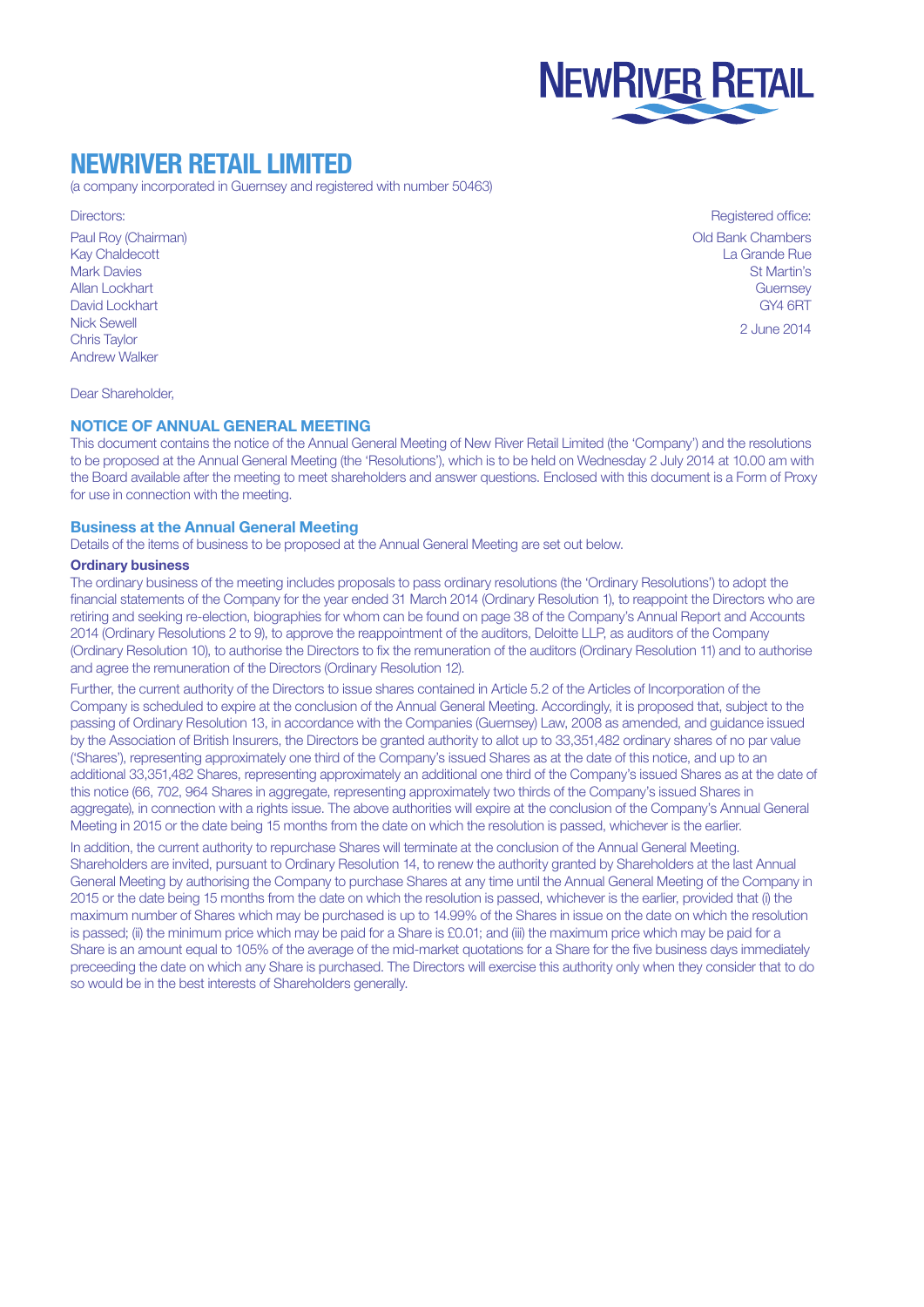#### Notice of Annual General Meeting

Shareholders will find set out at the end of this document a notice convening the Annual General Meeting of the Company, such meeting to be held at 10.00 am on Wednesday 2 July 2014 at the offices of Bell Pottinger, 6th Floor, Holborn Gate, 330 High Holborn, London WC1V 7QD, at which the Resolutions referred to above will be proposed.

### Action to be taken

You will find enclosed with this document a Form of Proxy for use at the Annual General Meeting. Whether or not you propose to attend the Annual General Meeting in person, you are requested to complete and sign the Form of Proxy in accordance with the instructions printed thereon and return it to the Company's registrar, Capita Asset Services, PXS, 34 Beckenham Road, Beckenham BR3 4TU, as soon as possible but, in any event, so as to arrive no later than 10.00 am on Monday 30 June 2014.

The completion and return of a Form of Proxy will not preclude you from attending the Annual General Meeting and voting in person if you wish to do so.

# Recommendation

The Board considers that the Resolutions to be proposed at the Annual General Meeting are in the best interests of Shareholders as a whole and unanimously recommends that Shareholders vote in favour of such Resolutions, as the Directors intend to do in respect of their own beneficial holdings.

Yours sincerely

Paul Roy Chairman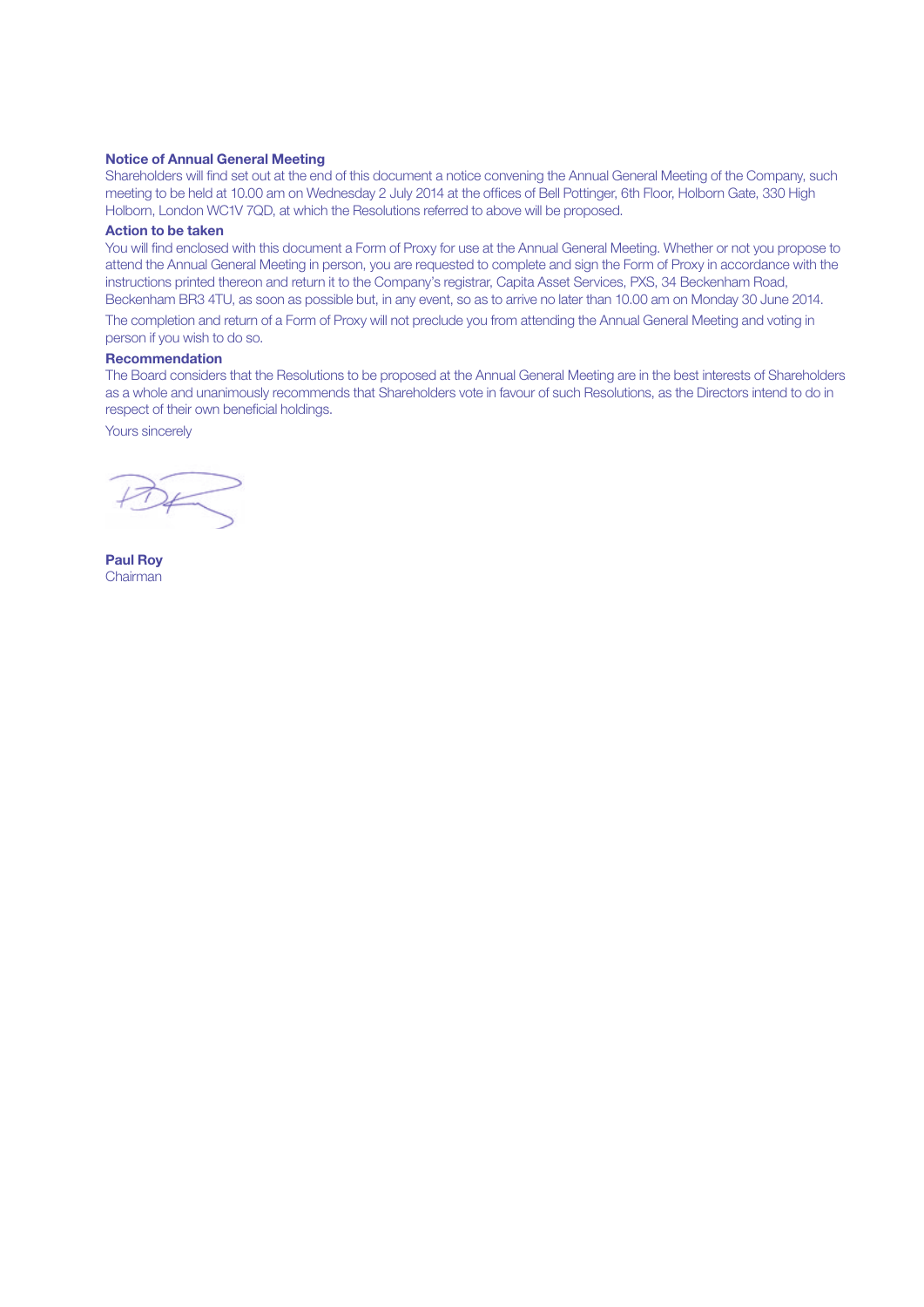# NEWRIVER RETAIL LIMITED

(a company incorporated in Guernsey and registered with number 50463)

NOTICE IS HEREBY GIVEN THAT the fifth Annual General Meeting of NewRiver Retail Limited (the 'Company') will be held at 6th Floor, Holborn Gate, 330 High Holborn, London WC1V 7QD on Wednesday 2 July 2014 at 10.00 am for the purpose of considering and, if thought fit, passing the following resolutions as ordinary resolutions:

#### Ordinary Resolutions

- 1. That the Directors' report and financial statements for the year ended 31 March 2014 be received and adopted.
- 2. That Paul Roy, being eligible and offering himself for re-election, be re-elected as a Director of the Company.
- 3. That Chris Taylor, being eligible and offering himself for re-election, be re-elected as a Director of the Company.
- 4. That Kay Chaldecott, being eligible and offering herself for re-election, be re-elected as a Director of the Company.
- 5. That Andrew Walker, being eligible and offering himself for re-election, be re-elected as a Director of the Company.
- 6. That David Lockhart, being eligible and offering himself for re-election, be re-elected as a Director of the Company.
- 7. That Mark Davies, being eligible and offering himself for re-election, be re-elected as a Director of the Company.
- 8. That Allan Lockhart, being eligible and offering himself for re-election, be re-elected as a Director of the Company.
- 9. That Nicholas Sewell, being eligible and offering himself for re-election, be re-elected as a Director of the Company.
- 10. That Deloitte LLP of Regency Court, Glategny Esplanade, St Peter Port, Guernsey be reappointed as auditors of the Company.
- 11. That the Directors be and are hereby authorised to fix the remuneration of the auditors.
- 12. That the remuneration of the Directors be authorised and agreed.
- 13. That, to the extent required by Sections 292 and 293 (or otherwise) of The Companies (Guernsey) Law, 2008 (as amended from time to time).
	- (a) the Directors be generally and unconditionally authorised to allot up to an aggregate of 33,351,482 ordinary shares in the share capital of the Company as described in the Company's Articles of Incorporation (or to grant options, warrants or other rights in respect of shares in the Company (the 'Rights'));
	- (b) the Directors be generally and unconditionally authorised to allot up to an aggregate of 66,702,964 ordinary shares in the share capital of the Company as described in the Company's Articles of Incorporation (or to grant Rights) (such amount to be reduced by any shares allotted or Rights granted under sub-paragraph (a) above) in connection with a rights issue in favour of holders of ordinary shares where the ordinary shares respectively attributable to the interests of all ordinary shareholders are proportionate (or as nearly as may be) to the respective numbers of ordinary shares held by them, but subject to such exclusions or other arrangements as the Directors may deem necessary or expedient in relation to treasury shares, fractional entitlements, record dates, legal or practical problems in or under the laws of any territory or the requirements of any regulatory body or stock exchange;
	- (c) provided that the above authorities shall, unless renewed, varied or revoked by the Company, expire on the earlier of the conclusion of the Annual General Meeting of the Company to be held in 2015 and the date which is 15 months after the date that this resolution is passed, save that the Company may, before such expiry, make an offer or agreement which would or might require shares to be allotted or Rights to be granted and the Directors may allot shares or grant Rights in pursuance of such offer or agreement notwithstanding that the authorities conferred by this resolution have expired; and
	- (d) the above authorities are in substitution for all previous authorities conferred on the Directors in accordance with Sections 292 or 293 of The Companies (Guernsey) Law, 2008 (as amended) but without prejudice to any allotment of shares or grant of Rights already made or offered or agreed to be made pursuant to such authorities.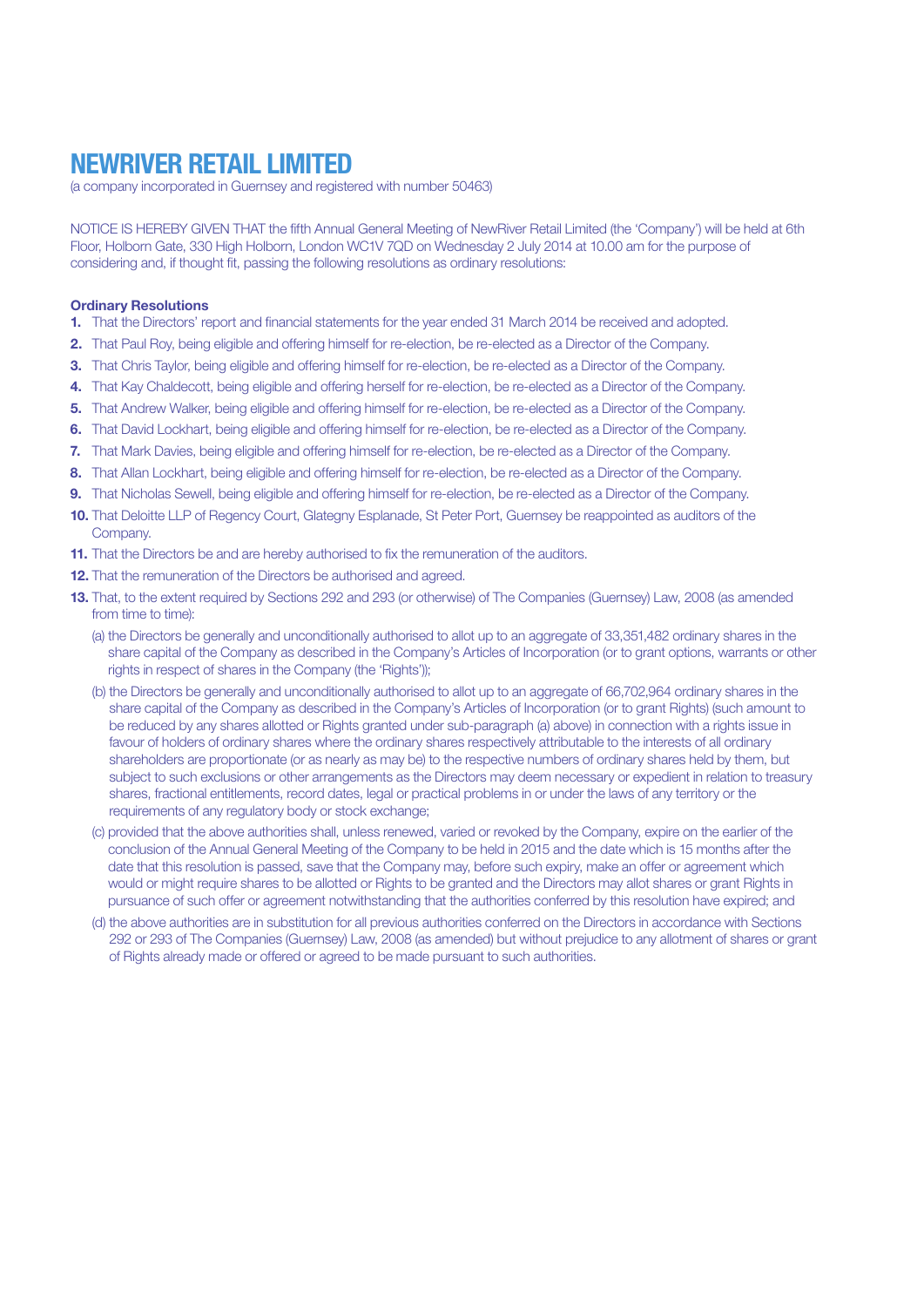- 14. That the Company be authorised, in accordance with Section 315 of the Companies (Guernsey) Law, 2008 (as amended) to make market acquisitions, within the meaning of Section 316(1) of the Companies (Guernsey) Law, 2008, (as amended) of ordinary shares of no par value ('Ordinary Shares') (either for retention as treasury shares for future resale or transfer, or cancellation), provided that:
	- (a) the maximum number of Ordinary Shares hereby authorised to be purchased shall be 14.99% of the Company's Ordinary Shares in issue on the date on which this resolution is passed;
	- (b) the minimum price which may be paid for an Ordinary Share shall be £0.01 (one pence);
	- (c) the maximum price (exclusive of expenses) which may be paid for an Ordinary Share shall not be more than 105% of the average of the middle market quotations for an Ordinary Share as published by the London Stock Exchange for the five business days immediately preceding the date on which the Ordinary Share is purchased; and
	- (d) unless previously varied, revoked or renewed, the authority hereby conferred shall expire at the earlier of the conclusion of the Annual General Meeting of the Company to be held in 2015 and the date which is 15 months after the date that this resolution is passed, save that the Company may, prior to such expiry, enter into a contract to purchase Ordinary Shares under such authority and may make a purchase of Ordinary Shares pursuant to any such contract.

Dated: 2 June 2014

By order of the Board Registered office: **Board** Registered office:

Caroline Tolhurst Company Secretary NewRiver Retail Limited 37 Maddox Street London W1S 2PP

Old Bank Chambers La Grande Rue St. Martin's **Guernsey** GY4 6RT